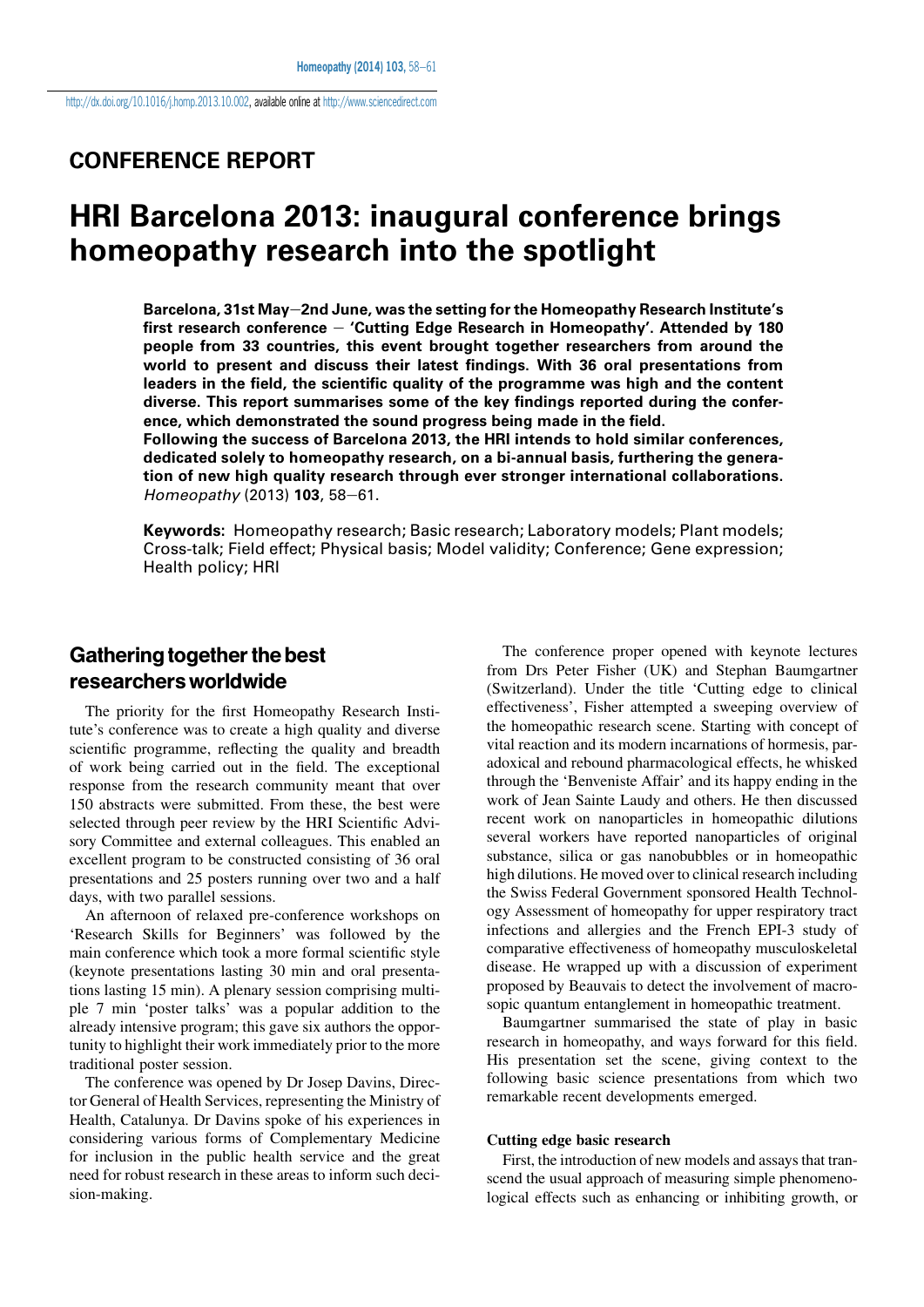other simple functions of the model organism under investigation (e.g. plant systems such as wheat and duckweed or animal systems). Examples are the use of state-of-the-art techniques like microarrays or quantitative real-time PCR in order to reveal effects of a homeopathic treatment on gene expression level (abstracts (see pp.  $62-80$ ) by: Alsaleh et al.; Dinelli et al.; Olioso et al.). Another interesting complementary approach is the use of methods with multiple outcome measures, like droplet residue formation (Kokornaczyk et al.) or biocrystallograms that result in complex two-dimensional 'pictures'. Such methods appear to be well-suited to mapping the multifaceted effects of homeopathic remedies (as observed in clinical practice or drug provings) to preclinical systems. Modern image analysis tools were used to provide objective measures (e.g. fractal dimension, texture and structure analysis) of the complex patterns formed during the biocrystallisation process.

Second, there are new approaches to tackle the unsolved problem of the mode of action of homeopathic remedies. This applies to low potencies as well as to high (ultramolecular) potency levels. For low potencies (with still measurable quantities of diluted compounds) the hypothesis of nanoparticle formation during succussion or trituration is an interesting approach to investigate the relevance of homeopathic pharmaceutical procedures: is there any difference in biological effectiveness between a pure dilution (e.g. 1:10,000) or a homeopathic potentisation (e.g. 4x or 2c) of a given substance? Potentisation involves successive steps of dilution and intense mixing or grinding processes that might lead to nanoparticle formation, which in turn might imply pharmacological effects that are different from pure dilutions of a given substance.

For high (ultramolecular) potencies with dilution factors beyond Avogadro's number, there are first empirical preclinical observations that might point to a force- or fieldlike action of homeopathic preparations. Several different researchers reported observations of homeopathic preparations having this 'cross talk' or 'field effect' i.e. exerting an effect on plants, animals or placebo samples at a (short) distance, without direct physical contact. Dr Baumgartner has observed this field effect on plants, where applying a homeopathic substance to one plant alters the growth rate of other plants nearby as well as the treated plant itself; Dr Gustavo Bracho described properties of the homeopathic test substance in a vial being transferred into the blank placebo vial being prepared nearby, and Dr Chris Endler has reported homeopathic preparations in a sealed glass vial held in a water bath affecting amphibians within the surrounding water. Although this 'field effect' remains to be fully investigated, preliminary indications are that this field is a local field with characteristics similar to those of an electromagnetic field.

Prof Iris Bell, joining the conference live online from the US, shared her perspectives on the theory that nanoparticles play a key role in the mechanism of action of homeopathic preparations  $-$  an appealing hypothesis as it potentially brings homeopathy into the realms of conventional nanopharmacology. Dr Alexander Tournier presented a theory of mechanism of action based on quantum coherence domains, which is consistent with the 'field effect' observations.

Although promising, these ideas  $-$  for low as well as high potencies  $-$  remain working hypotheses until further confirmation can be achieved through solid experimental validation. Considering the potential impact of scientifically demonstrating the existence of a mechanism of action for homeopathic dilutions, further research along these lines seems to be well worth the effort.

The programme included a variety of experimental models demonstrating biological effects with either low potency or ultramolecular potentised dilutions. Dr Christian Endler, whose team tested homeopathically prepared dilutions on highland amphibians for over 20 years,

# A personal perspective  $-$  Dr Elizabeth Thompson

Attending and presenting at the Barcelona HRI inaugural conference was a highlight of the academic year. With a dynamic and beautiful city and beach nearby plus a warm and welcoming hotel with a fantastic array of high quality researchers and presenters in the field of homeopathy, it was hard to beat. From the pre-conference workshops onwards, we knew we were in for insightful and detailed presentations with hot debate in a mixed audience of homeopaths and researchers from across the world.

The first session of the official conference programme kicked off with Dr Peter Fisher and Dr Stephan Baumgartner who woke us up to some of the evidence which is out there, but can be lost in the media matrix that negates much of the scientific work being undertaken into homeopathic medicines. A highlight for me was the rigour with which Stephan and his colleagues have approached research into ultramolecular dilutions and the sense that in a few years they may have a working model for how homeopathic dilutions might elicit their biological effects. Another highlight was the presentation via Skype delivered by Iris Bell. As she spoke we had a sense of how the different strands of current thinking might eventually come together in a coherent understanding of the action of the homeopathic medicine within the complex system of the human body.

The proceedings were peppered with lovely trials such as the amelioration of pain and distress in the ringed tailed lambs (Eyles), matched by another trial describing reduction in cortisol using Aconite in stressed individuals (Jurcau et al.) and observational work around the clinical use of homeopathy for prophylaxis of urinary tract infections (Pannek et al.). The only downside is having to wait until 2015 for the next conference!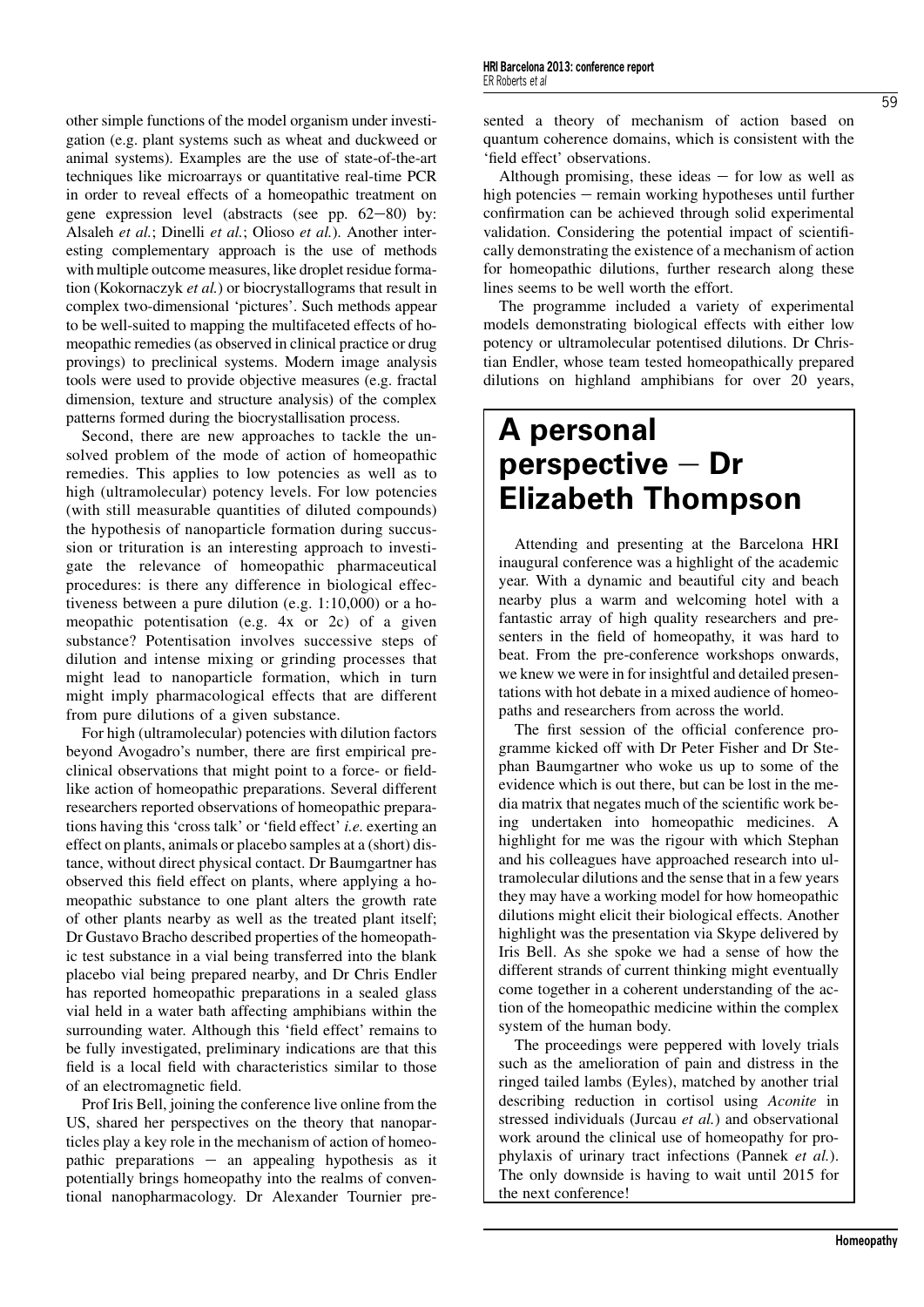announced an independent meta-analysis of this work. This new study concluded that in 22 experiments homeopathically prepared thyroxine (Thyroxine 30x) was found to produce a clear trend of inhibiting amphibian metamorphosis. In terms of assessing whether a false result could be responsible, this effect was observed by 7 researchers from Austria, Germany, Switzerland and the Netherlands. Similarly, it was fascinating to hear Dr Yakov Freed reporting that treatment with Cocculus 30c improved the behavioural and hormonal changes caused by sleep deprivation in rats, and Prof Leoni Villano Bonamin revealing her findings that Thymulin 5CH can modulate the inflammatory response in mice.

#### Cutting edge clinical research

Dr Peter Fisher began the clinical research plenary presentations with an exploration of the profoundly relevant issue of antibiotic resistance and demonstrated that with sound homeopathic intervention, a health and cost burden could be lifted from the bottom line of healthcare budgets.

The realities of delivering homeopathy within public health systems were a strong theme in the talks which followed. Dr Elizabeth Thompson presented an economic evaluation of the Bristol Homeopathic Hospital which suggested that their homeopathic packages of care may have an impact on patients' quality of life and wellbeing  $-$  a particularly interesting finding at a time when provision of homeopathy within the National Health Service is in decline. Dr Elio Rossi discussed findings from observational studies carried out at Lucca Hospital, demonstrating positive clinical outcomes and cost benefits from integration of homeopathy within the public health system of Tuscany from 1998 to 2011.

Dr Gustavo Bracho proposed a scheme to integrate homeopathy into hospital care during epidemics, as an additional measure to the first line defence provided by homeoprophylaxis. He suggested that using homeopathy with all patients on admission to hospital could both shorten their stay and reduce the risks of further contamination. Considering the apparently successful management of a Leptospirosis epidemic in Cuba using homeopathic medicines in 2007, this next step by the same team will be followed with interest.

Different styles of homeopathic prescribing were covered within the broad range of clinical presentations. Clinical studies testing homeopathic products for specific named conditions were presented by several European research teams e.g. teething in children (Jong) and nervous complaints and exhaustion (Klement et al.), as well as trials investigating the effectiveness of individualised homeopathic prescribing for PMS (Klein-Laansma et al.) and ADHD (Brule et al.; Fibert).

The underpinnings of the repertorisation method were revisited in the light of modern statistical methods (Rutten). This new statistical approach to repertorisation was put in practice to check the symptomatology of the common remedy Lycopodium in the Argentinian population (Eizayaga).

# A personal perspective  $-$  Dr Clare Relton

"The latest findings in the field of homeopathic medicine were brought together under one roof in this fantastic conference in Barcelona and the standard of research presented was very high. One of the interesting things I noted was the diverse range of health and academic settings worldwide where homeopathy research was being undertaken. There were also plenty of opportunities to exchange ideas and discuss future plans with other researchers, something that will help make homeopathy research stronger and more coherent worldwide. I look forward to the next conference being of equal breadth and depth and being of the same high calibre."

Clinical research methods applied to homeopathy were critically evaluated and the best ways forward for future studies were discussed. Dr Robert Mathie discussed the importance of assessing 'model validity' when determining the quality of a randomised controlled trial  $-i.e.$ how good was the homeopathic treatment delivered within the research study, and was the main outcome relevant and optimally timed?

Homeopathic pathogenetic trials (provings) also came under the spotlight, focusing on two aspects: their potential to challenge the placebo hypothesis by demonstrating that ultramolecular homeopathic medicines can produce specific sets of symptoms (Sherr), plus the issue of poor methodological quality in the past and ways to ensure that future provings are carried out in accordance with modern scientific standards (Gray).

## Barcelona successmarksanewerain homeopathyresearch

The HRI's first International Homeopathy Research Conference drew many homeopathy-focused researchers together in a way that has seldom  $-$  if ever  $-$  been seen before. As well as having most of the main international homeopathy research community in attendance, there were many new faces too, with some novel and interesting presentations. With such a high standard of both oral and poster presentations, publication of many robust peerreviewed papers is eagerly anticipated.

Homeopathy research has had its detractors in recent years but this conference demonstrated that such opposition has failed to quell the efforts of those who are committed to this field of scientific enquiry. When one considers the scope and quality of research presented at

 $\overline{60}$